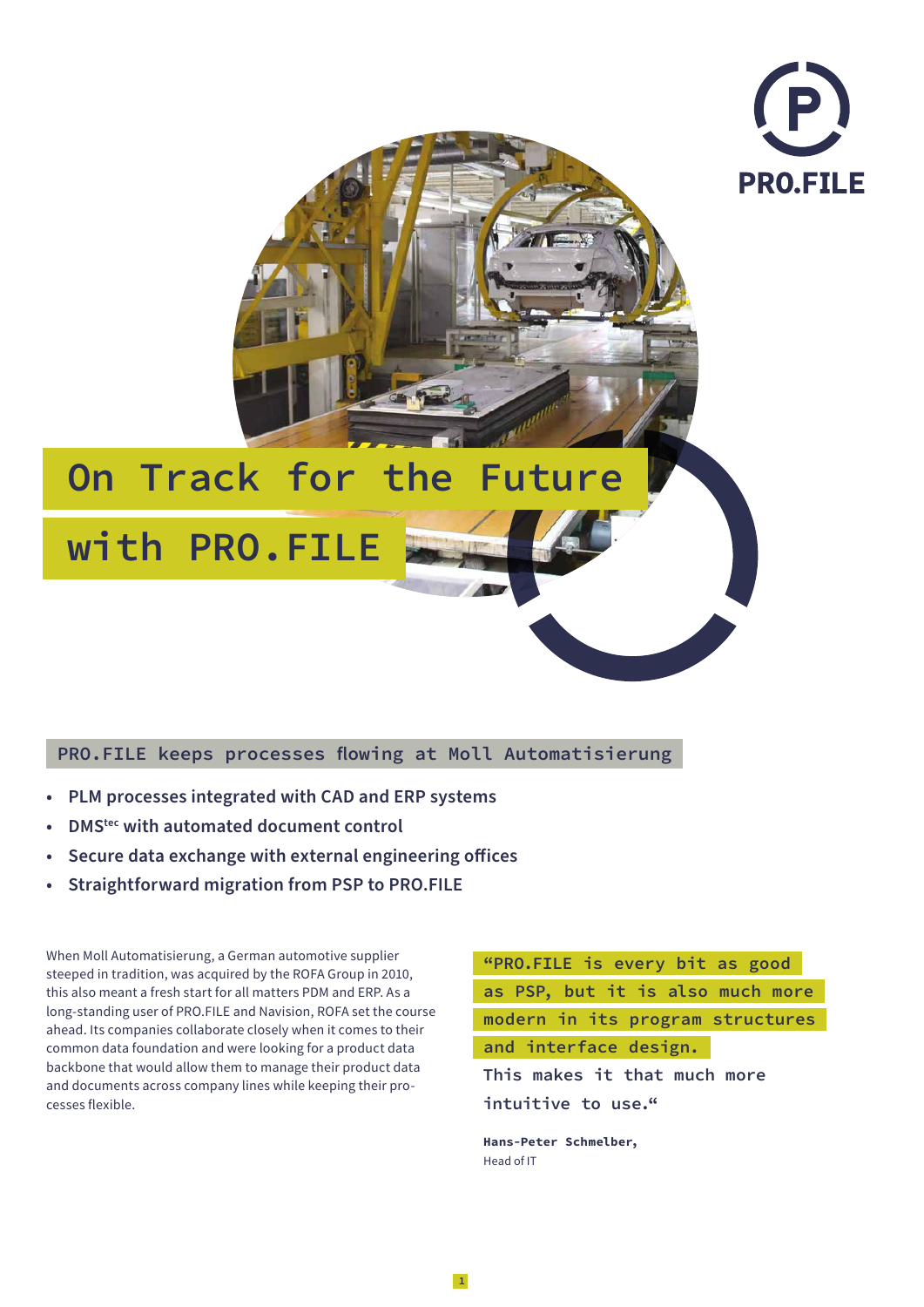### **Successful transition from PSP to PRO.FILE**

Moll Automatisierung GmbH had previously relied on Product Stream Professional (PSP) to manage its drawings. The final factor in the decision to quickly deploy PRO.FILE was Autodesk's 2014 announcement that it would discontinue PSP.

The company was particularly interested in the multi-CAD capabilities offered by the system, as it was also looking to restructure its CAD environment by replacing AutoCAD with SolidWorks and Catia. The only thing the company was unsure of was the products it would eventually pick. With PRO.FILE, the company has kept and continues to keep all options open.

#### **The perfect basis for end-to-end**

#### **product lifecycle management**

Initially, the designers at Moll were reluctant to say goodbye to PSP. And they were not alone as the other departments had also become accustomed to working with the system over all these years. But as Moll had set a strategic course towards achieving end-to-end product lifecycle management, switching to Vault as the successor designated by Autodesk was out of the question. With PRO.FILE, the company opted for a fully-fledged, seamless PLM and PDM solution that also delivers extensive DMS capabilities that can be leveraged across the enterprise and Group. What's more: "After a short grieving period, PRO.FILE has gained full acceptance among our engineers," explains Hans-Peter Schmelber, Head of IT. In its transition from PSP to PRO.FILE Moll did not keep and migrate any legacy data, the new system was started from scratch. Instead, an interface for read-only access to the legacy system was set up for the time being as the company continues to hold on to PSP for its spare parts. If an item has been previously captured in PSP and is now to be created in PRO.FILE, the respective drawing is conveniently transferred.

# DMStec **takes control of document structures**

From the onset of the project, Moll Automatisierung had planned to also make PRO.FILE its DMS for any business and project documents – extending its use beyond design tasks alone.

They knew that with PRO.FILE they would get a powerful system able to navigate the high level of complexity inherent in the docu-



The staff at Moll's headquarters in Bavaria uses modern IT technologies to deliver highest quality automation systems with maximum efficiency.

ment structures of technical companies. This is what experts call DMStec. It describes a document management system tailored to the needs of the project-driven work environments usually found in the technical industries.

The system was set up in exemplary fashion at the company's head quarters in Germany and designed in a way that will also allow other companies in the ROFA group to use it in the future.

#### **PDM embedded in ERP and PPS systems**

At Moll Automatisierung, PRO.FILE is embedded in a network of IT systems that is used to control development and manufacturing processes. It is comprised of Microsoft Navision (as the main ERP solution) and the Fepa.Net production planning system (as the shop floor control system). The latter is required because Moll continues to manufacture in-house. Nearly half of the company's 200 employees work in production.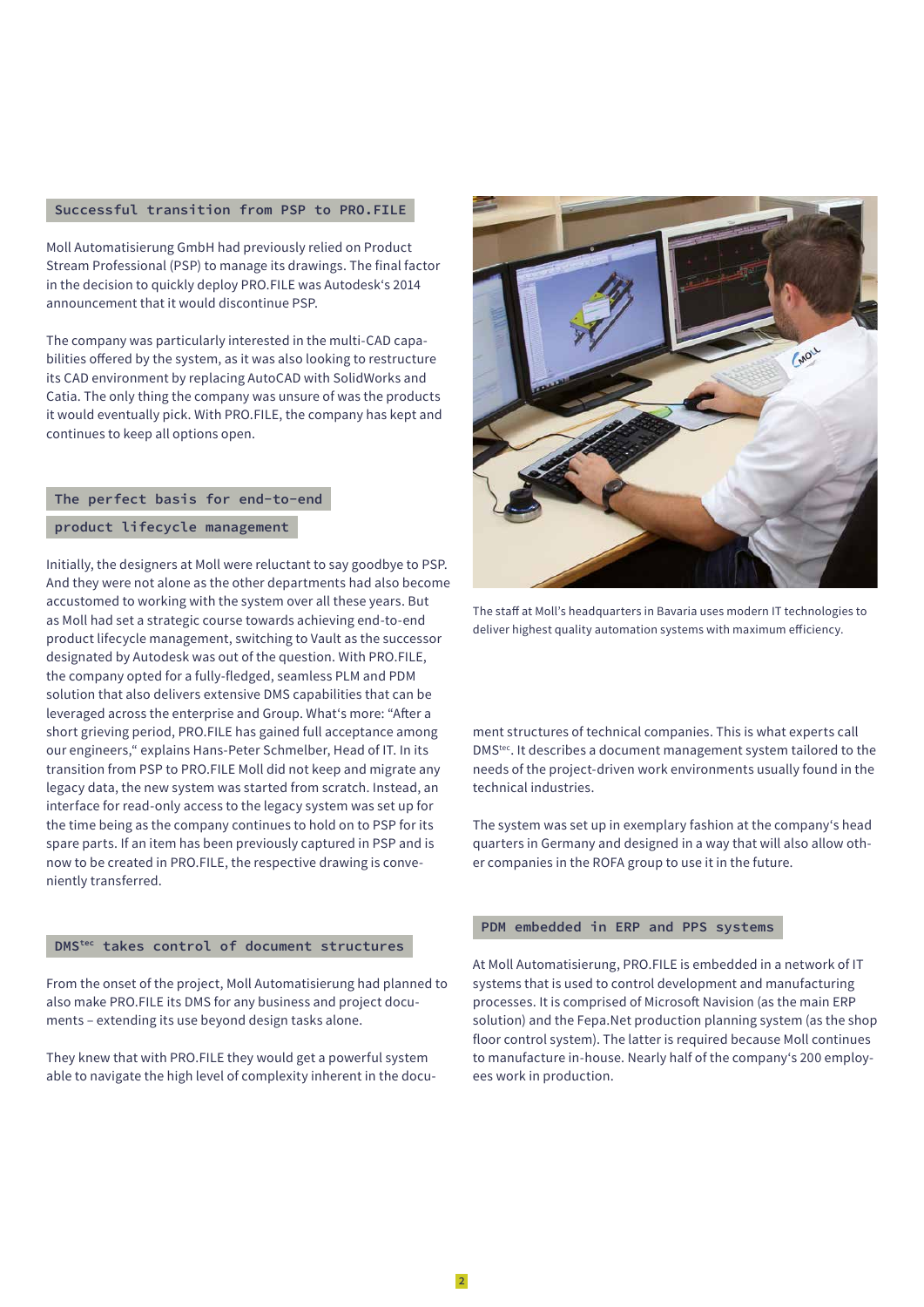"We always knew that we wanted to use the system both as our PDM and DMS solution."

**Hans-Peter Schmelber,**  Head of IT

#### **Flexibility made easy**

"The fact that PRO.FILE can be conveniently configured on the live system really makes our daily work much easier, " Hans-Peter Schmelber points out. One frequent requirement, for example, is to set up new document types and user groups and the workflows that go along with them. With most other systems, this would involve programming or a call to the support hotline. Having completed an administrator training course, Hans-Peter Schmelber is now able to maintain and expand 90 percent of his PDM/PLM system himself, something that seemed unthinkable before. "Even if those changes and adaptations to PRO.FILE are few and far between they are still completed in no time at all because of its logical design and structure!"

#### **For processes, adaptability to change is key**

Right now, Moll focuses on its process design abilities. It has launched a project – fittingly named "Darwin" – with the sole purpose of reviewing, redefining, and improving its existing processes. Hans-Peter Schmelber was very pleased to find out that with PRO.FILE and its PLM complement PRO.CEED he would have just the right technology at his fingertips. Moll is now able to model newly defined business processes from a wide range of business areas using the PRO.FILE and PRO.CEED software.

**PRO.FILE and the PLM complement PRO.CEED fully automate business processes such as invoice processing and complaint management.**



Conveyor systems for the automotive industry: Moll develops and manufactures solutions for transportation tasks which require flexibility when handling large quantities.

This also includes invoice processing. Currently, the company relies on a conventional, paper-based approach to approve incoming invoices that is defined in Excel and Visio charts. From now on, the PLM solution will fully automate all of this. Complaint management is another of the company's standard processes. Moll is planning to model it in way that allows its employees to work straight from within PRO.FILE using the appropriate document templates. Order entry is yet another area where the company plans to leverage PROCAD's process tool. This will do little to change the work involved, however, it will make it much easier to monitor process progress.